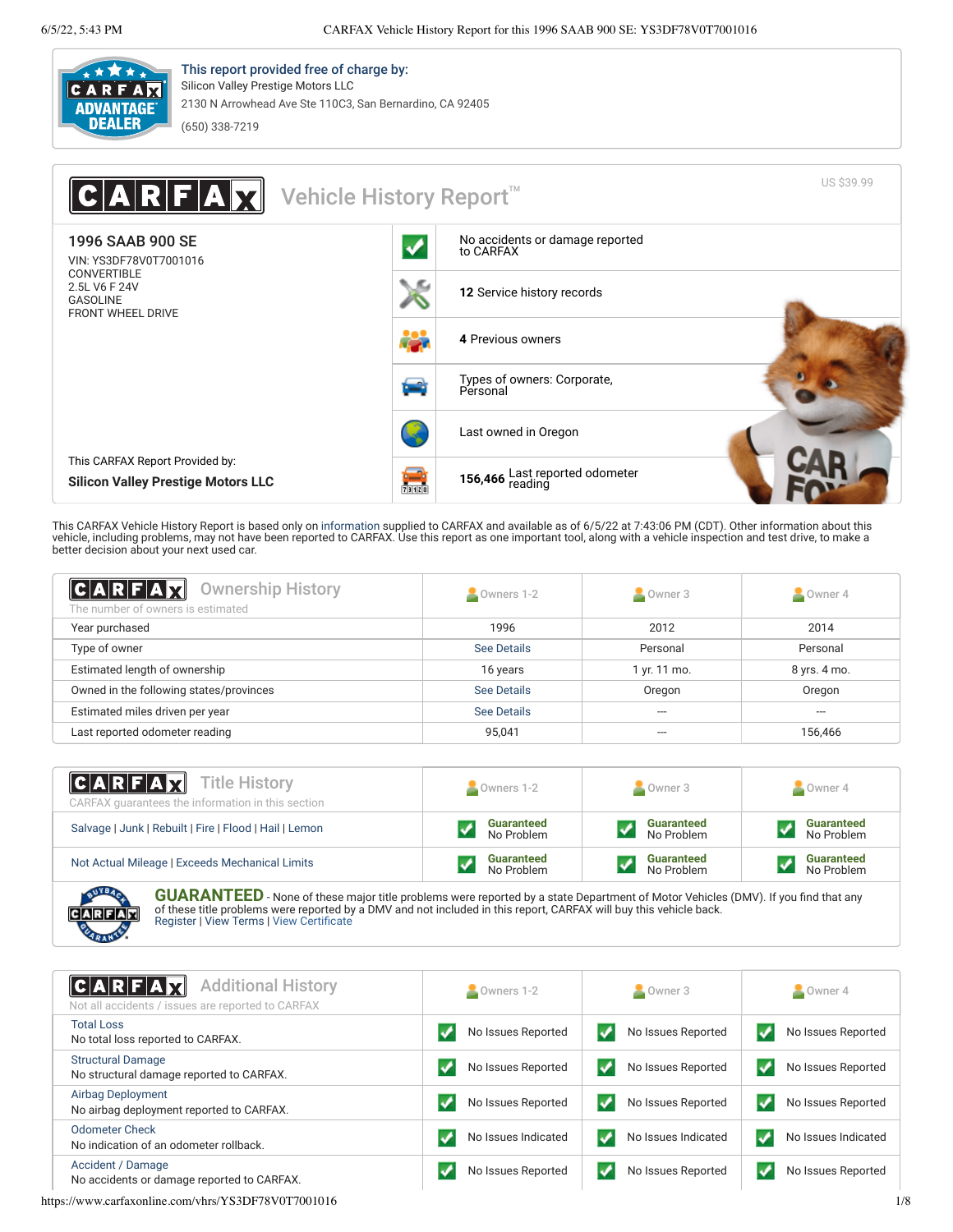| Manufacturer Recall<br>No open recalls reported to CARFAX.            | No Recalls Reported     | No Recalls Reported     | No Recalls Reported     |
|-----------------------------------------------------------------------|-------------------------|-------------------------|-------------------------|
| <b>Basic Warranty</b><br>Original warranty estimated to have expired. | <b>Warranty Expired</b> | <b>Warranty Expired</b> | <b>Warranty Expired</b> |

<span id="page-1-1"></span><span id="page-1-0"></span>

| Owner 1<br>Purchased: 1996            |         |        | Low mileage! This owner drove less than the<br>industry average of 15,000 miles per year.                   |         | Corporate Vehicle<br>6,309 mi/yr                                                                                                                                                                                                                  |
|---------------------------------------|---------|--------|-------------------------------------------------------------------------------------------------------------|---------|---------------------------------------------------------------------------------------------------------------------------------------------------------------------------------------------------------------------------------------------------|
| Date                                  | Mileage |        | Source                                                                                                      |         | Comments                                                                                                                                                                                                                                          |
| 01/15/1996                            |         | 50     | California<br>Motor Vehicle Dept.<br>Stockton, CA                                                           |         | Odometer reading reported<br>- Titled or registered as corporate vehicle                                                                                                                                                                          |
| 01/26/1996                            |         |        | California<br>Motor Vehicle Dept.                                                                           |         | Title issued or updated<br>- First owner reported                                                                                                                                                                                                 |
| 02/07/2000                            |         | 22,288 | California<br><b>Inspection Station</b><br>Stockton, CA                                                     |         | Passed emissions inspection                                                                                                                                                                                                                       |
| 02/27/2000                            |         |        | California<br>Motor Vehicle Dept.<br>Stockton, CA                                                           |         | Title issued or updated                                                                                                                                                                                                                           |
| 04/27/2000                            |         | 24,264 | Hubacher Cadillac<br>Sacramento, CA<br>916-929-2777<br>hubacher.com<br>4.4 / 5.0 30 Verified Reviews        |         | Vehicle serviced                                                                                                                                                                                                                                  |
| 02/13/2001                            |         | 30,897 | Hubacher Cadillac<br>Sacramento, CA<br>916-929-2777<br>hubacher.com<br>$\sim$ 4.4 / 5.0 30 Verified Reviews | ↖       | Vehicle serviced                                                                                                                                                                                                                                  |
| 06/14/2001                            |         | 33,341 | Hubacher Cadillac<br>Sacramento, CA<br>916-929-2777<br>hubacher.com<br>4.4 / 5.0 30 Verified Reviews        | ╰<br>∕∿ | Vehicle serviced                                                                                                                                                                                                                                  |
| 08/29/2001                            |         |        | <b>Service Facility</b>                                                                                     | ◟       | Vehicle serviced<br>- Pre-delivery inspection completed<br>- Serpentine belt replaced<br>- Tire condition and pressure checked<br>- Tire(s) balanced<br>- Vehicle washed/detailed<br>- Oil and filter changed<br>- Emissions inspection performed |
| 08/29/2001                            |         | 36,102 | California<br><b>Inspection Station</b><br>Stockton, CA                                                     |         | Passed emissions inspection                                                                                                                                                                                                                       |
| 10/01/2001                            |         | 36,110 | <b>Service Facility</b>                                                                                     |         | Vehicle serviced<br>- Battery replaced                                                                                                                                                                                                            |
| Owner <sub>2</sub><br>Purchased: 2001 |         |        | Low mileage! This owner drove less than the<br>industry average of 15,000 miles per year.                   |         | Personal Vehicle<br>8,358 mi/yr                                                                                                                                                                                                                   |
| Date                                  | Mileage |        | Source                                                                                                      |         | <b>Comments</b>                                                                                                                                                                                                                                   |
| 11/30/2001                            |         | 37,013 | California<br>Motor Vehicle Dept.<br>Los Angeles, CA                                                        |         | Odometer reading reported                                                                                                                                                                                                                         |
| 12/07/2001                            |         | 37,284 | <b>Service Facility</b>                                                                                     | ∕∖      | Vehicle serviced                                                                                                                                                                                                                                  |
| 12/13/2001                            |         | 37,869 | Hubacher Cadillac<br>Sacramento, CA<br>916-929-2777                                                         |         | Vehicle serviced                                                                                                                                                                                                                                  |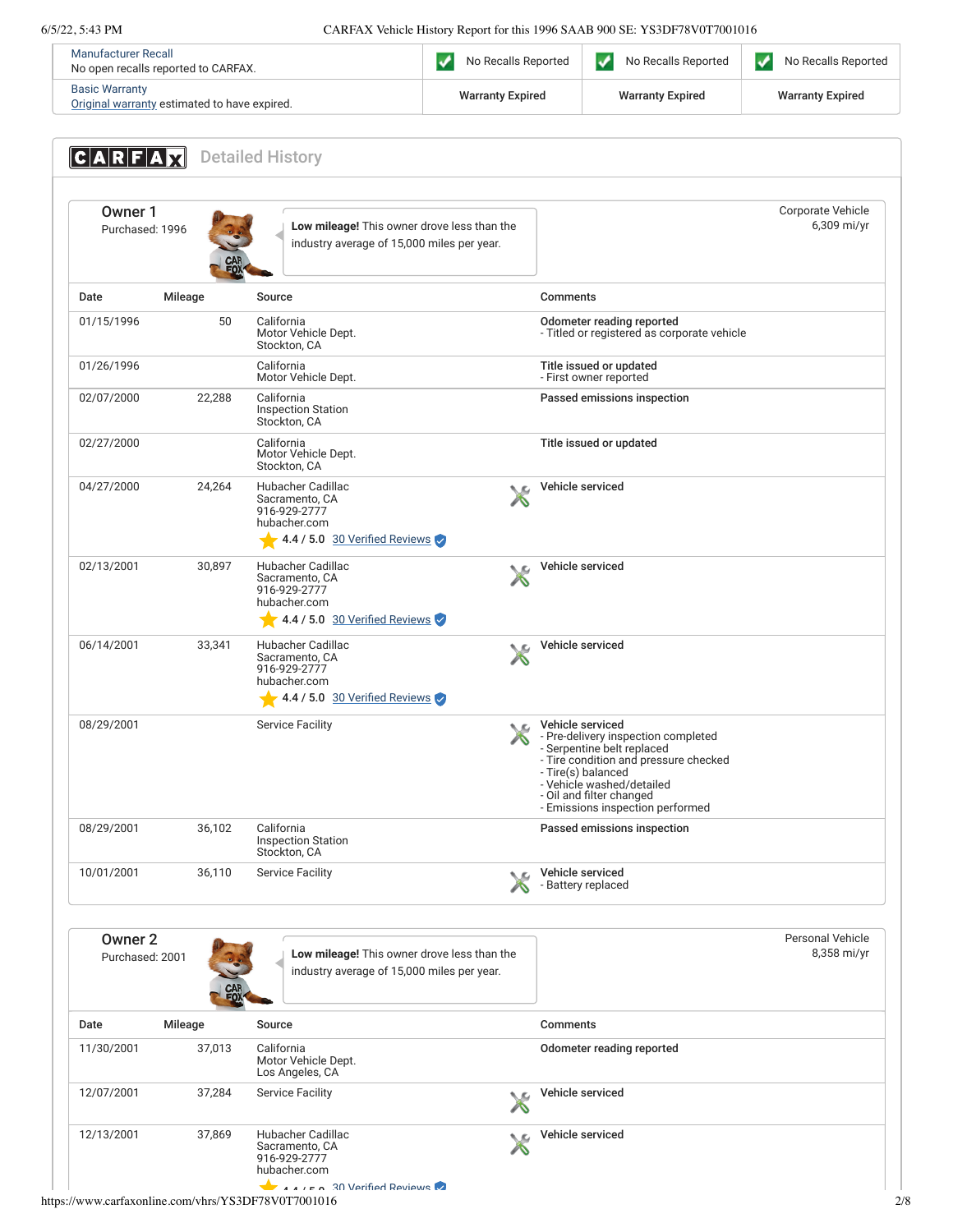|                                       |         | $-4.4/5.0 \times 10^{10}$                                                                                       |     |                                                                                                                                                                                                                         |
|---------------------------------------|---------|-----------------------------------------------------------------------------------------------------------------|-----|-------------------------------------------------------------------------------------------------------------------------------------------------------------------------------------------------------------------------|
| 04/22/2002                            | 42,453  | <b>Service Facility</b><br>Twain Harte, CA                                                                      |     | Vehicle serviced                                                                                                                                                                                                        |
| 04/22/2002                            |         | California<br><b>Inspection Station</b><br>Twain Harte, CA                                                      |     | Passed emissions inspection                                                                                                                                                                                             |
| 12/22/2005                            |         | California<br>Motor Vehicle Dept.<br>Los Angeles, CA                                                            |     | Title issued or updated<br>- New owner reported<br>- Loan or lien reported                                                                                                                                              |
| 12/30/2005                            |         | Oregon<br><b>Inspection Station</b>                                                                             |     | Passed emissions inspection                                                                                                                                                                                             |
| 01/24/2006                            |         | Oregon<br>Motor Vehicle Dept.<br>Beaverton, OR<br>Title #0602411305                                             |     | Title issued or updated<br>- Registration updated when owner moved the vehicle to a new<br>location                                                                                                                     |
| 10/26/2006                            |         | Kuni Cadillac Saab<br>Beaverton, OR<br>503-643-1543<br>kuniauto.com                                             |     | Vehicle serviced<br>- Seat or seat upholstery repaired<br>- Trim checked<br>- Engine electrical system checked<br>- Ignition system checked                                                                             |
| 01/09/2008                            |         | Oregon<br><b>Inspection Station</b>                                                                             |     | Passed emissions inspection                                                                                                                                                                                             |
| 01/14/2008                            |         | Oregon<br>Motor Vehicle Dept.<br>Beaverton, OR                                                                  |     | Registration updated when owner moved the vehicle to a new<br>location                                                                                                                                                  |
| 04/26/2008                            | 91,071  | Midas<br>Beaverton, OR<br>503-643-5561<br>midas.com<br>4.7 / 5.0 $44$ Verified Reviews<br>69 Customer Favorites | NΩ  | Vehicle serviced<br>- Tires rotated<br>- Brake pads replaced<br>- Brakes replaced<br>- Front brake pads replaced<br>- Brake calipers cleaned/serviced<br>- Brakes serviced<br>- Brake fluid checked<br>- Brakes checked |
| 11/07/2008                            | 95,041  | Kuni Cadillac Saab<br>Beaverton, OR<br>503-643-1543<br>kuniauto.com                                             | NG. | Vehicle serviced<br>- Ignition system checked<br>- Emission system checked<br>- Engine electrical system checked                                                                                                        |
| 12/16/2009                            |         | Oregon<br><b>Inspection Station</b>                                                                             |     | Passed emissions inspection                                                                                                                                                                                             |
| 12/22/2009                            |         | Oregon<br>Motor Vehicle Dept.<br>Portland, OR<br>Title #0602411305                                              |     | Registration issued or renewed<br>- Registration updated when owner moved the vehicle to a new<br>location                                                                                                              |
| 05/09/2011                            |         | Oregon<br>Motor Vehicle Dept.<br>Portland, OR<br>Title #0602411305                                              |     | Registration issued or renewed<br>- Registration updated when owner moved the vehicle to a new<br>location                                                                                                              |
| Owner <sub>3</sub><br>Purchased: 2012 |         |                                                                                                                 |     | <b>Personal Vehicle</b>                                                                                                                                                                                                 |
| Date                                  | Mileage | Source                                                                                                          |     | <b>Comments</b>                                                                                                                                                                                                         |
| 02/10/2012                            |         | Oregon<br>Motor Vehicle Dept.<br>Salem, OR<br>Title #1204128121                                                 |     | Title issued or updated<br>- Registration issued or renewed<br>- New owner reported                                                                                                                                     |
| Owner 4<br>Purchased: 2014            |         |                                                                                                                 |     | <b>Personal Vehicle</b>                                                                                                                                                                                                 |
| Date                                  | Mileage | Source                                                                                                          |     | <b>Comments</b>                                                                                                                                                                                                         |
| 01/14/2014                            |         | Oregon<br>Motor Vehicle Dept.<br>Portland, OR<br>Title #1401448204                                              |     | Title issued or updated<br>- Registration issued or renewed<br>- New owner reported                                                                                                                                     |
| 12/22/2015                            |         | Oregon<br><b>Inspection Station</b>                                                                             |     | Passed emissions inspection                                                                                                                                                                                             |
| 01/05/2016                            |         | Oregon<br>Motor Vehicle Dept.<br>Portland, OR<br>Title #1401448204                                              |     | Registration issued or renewed                                                                                                                                                                                          |
| 07/17/2017                            | 156,466 | Garry Small Saab<br>Portland, OR<br>503-771-7222<br>saabstory.com<br>5.0 / 5.0 12 Verified Reviews              |     | Vehicle serviced<br>- Cooling system serviced<br>- Power steering checked<br>- Cooling system checked<br>- Radiator hose clamp replaced                                                                                 |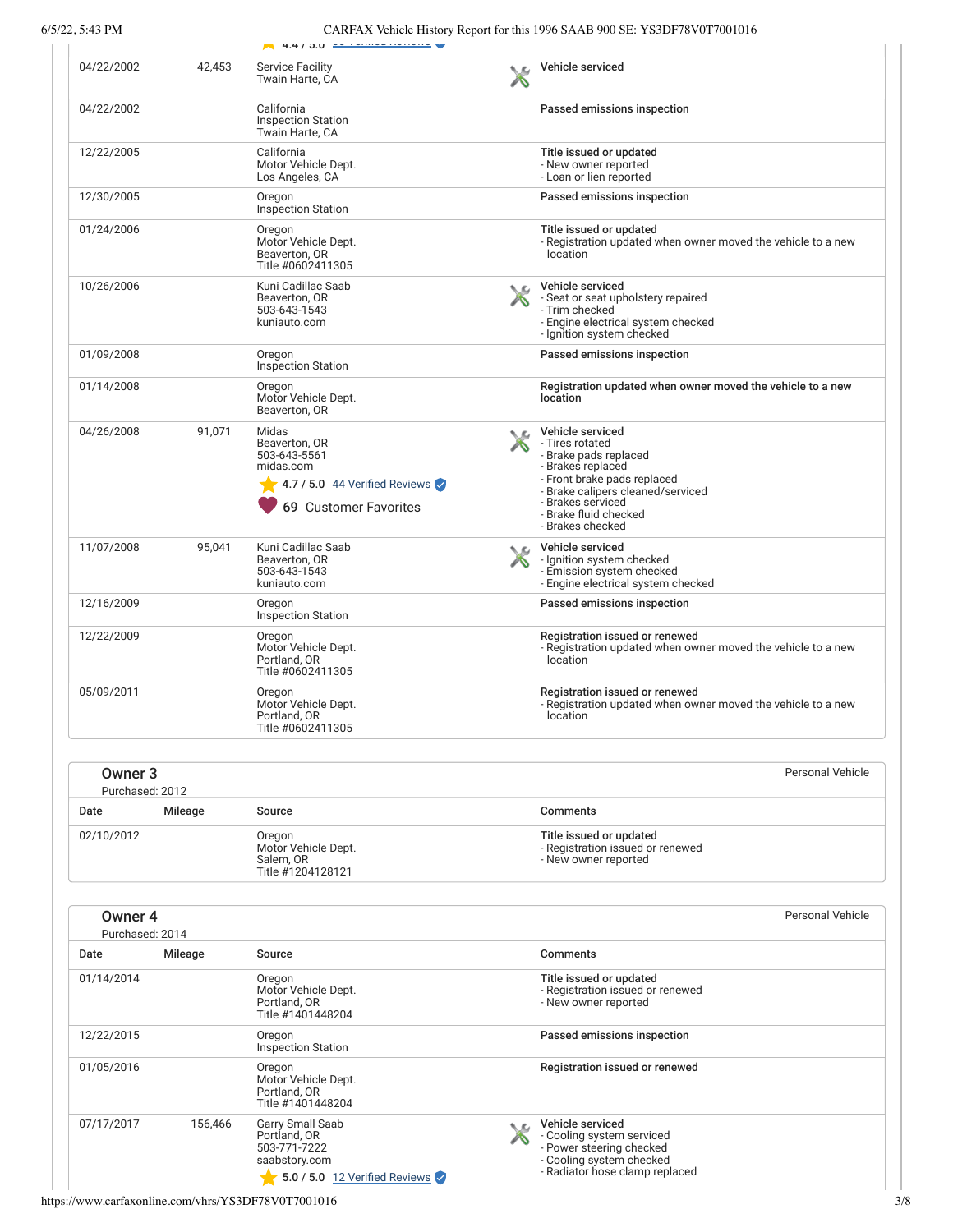|  | 20 Customer Favorites |  |
|--|-----------------------|--|

| 20 Customer Favorites                                              | - Radiator checked<br>- Oil and filter changed<br>- Lights checked |  |
|--------------------------------------------------------------------|--------------------------------------------------------------------|--|
| Oregon<br><b>Inspection Station</b>                                | Passed emissions inspection                                        |  |
| Oregon<br>Motor Vehicle Dept.<br>Portland, OR<br>Title #1401448204 | Registration issued or renewed                                     |  |
| Oregon<br><b>Inspection Station</b>                                | Passed emissions inspection                                        |  |
| Oregon<br>Motor Vehicle Dept.<br>Portland, OR<br>Title #1401448204 | Registration issued or renewed                                     |  |
| Oregon<br><b>Inspection Station</b>                                | Passed emissions inspection                                        |  |
| Oregon<br>Motor Vehicle Dept.<br>Portland, OR<br>Title #1401448204 | Registration issued or renewed                                     |  |
|                                                                    |                                                                    |  |

Have Questions? Consumers, please visit our Help Center at [www.carfax.com](http://www.carfax.com/help). Dealers or Subscribers, please visit our Help Center at [www.carfaxonline.com.](http://www.carfaxonline.com/)



#### First Owner

When the first owner(s) obtains a title from a Department of Motor Vehicles as proof of ownership.

### New Owner Reported

When a vehicle is sold to a new owner, the Title must be transferred to the new owner(s) at a Department of Motor Vehicles.

### Ownership History

CARFAX defines an owner as an individual or business that possesses and uses a vehicle. Not all title transactions represent changes in ownership. To provide estimated number of owners, CARFAX proprietary technology analyzes all the events in a vehicle history. Estimated ownership is available for vehicles manufactured after 1991 and titled solely in the US including Puerto Rico. Dealers sometimes opt to take ownership of a vehicle and are required to in the following states: Maine, Massachusetts, New Jersey, Ohio, Oklahoma, Pennsylvania and South Dakota. Please consider this as you review a vehicle's estimated ownership history.

### Title Issued

A state issues a title to provide a vehicle owner with proof of ownership. Each title has a unique number. Each title or registration record on a CARFAX report does not necessarily indicate a change in ownership. In Canada, a registration and bill of sale are used as proof of ownership.

**Follow Lines facebook.com/CARFAX and CARFAXinc [About CARFAX](http://www.carfax.com/company/about)** 

CARFAX DEPENDS ON ITS SOURCES FOR THE ACCURACY AND RELIABILITY OF ITS INFORMATION. THEREFORE, NO RESPONSIBILITY IS ASSUMED BY CARFAX OR ITS AGENTS FOR ERRORS OR OMISSIONS IN THIS REPORT. CARFAX FURTHER EXPRESSLY DISCLAIMS ALL WARRANTIES, EXPRESS OR IMPLIED, INCLUDING ANY IMPLIED WARRANTIES OF MERCHANTABILITY OR FITNESS FOR A PARTICULAR PURPOSE.

© 2022 CARFAX, Inc., part of S&P Global. All rights reserved. 6/5/22 7:43:06 PM (CDT)

I have reviewed and received a copy of the CARFAX Vehicle History Report for this 1996 SAAB 900 vehicle (VIN: YS3DF78V0T7001016), which is based on information supplied to CARFAX and available as of 6/5/22 at 8:43 PM (EDT).

Customer Signature **Date** Date Date Dealer Signature Dealer Signature Date Date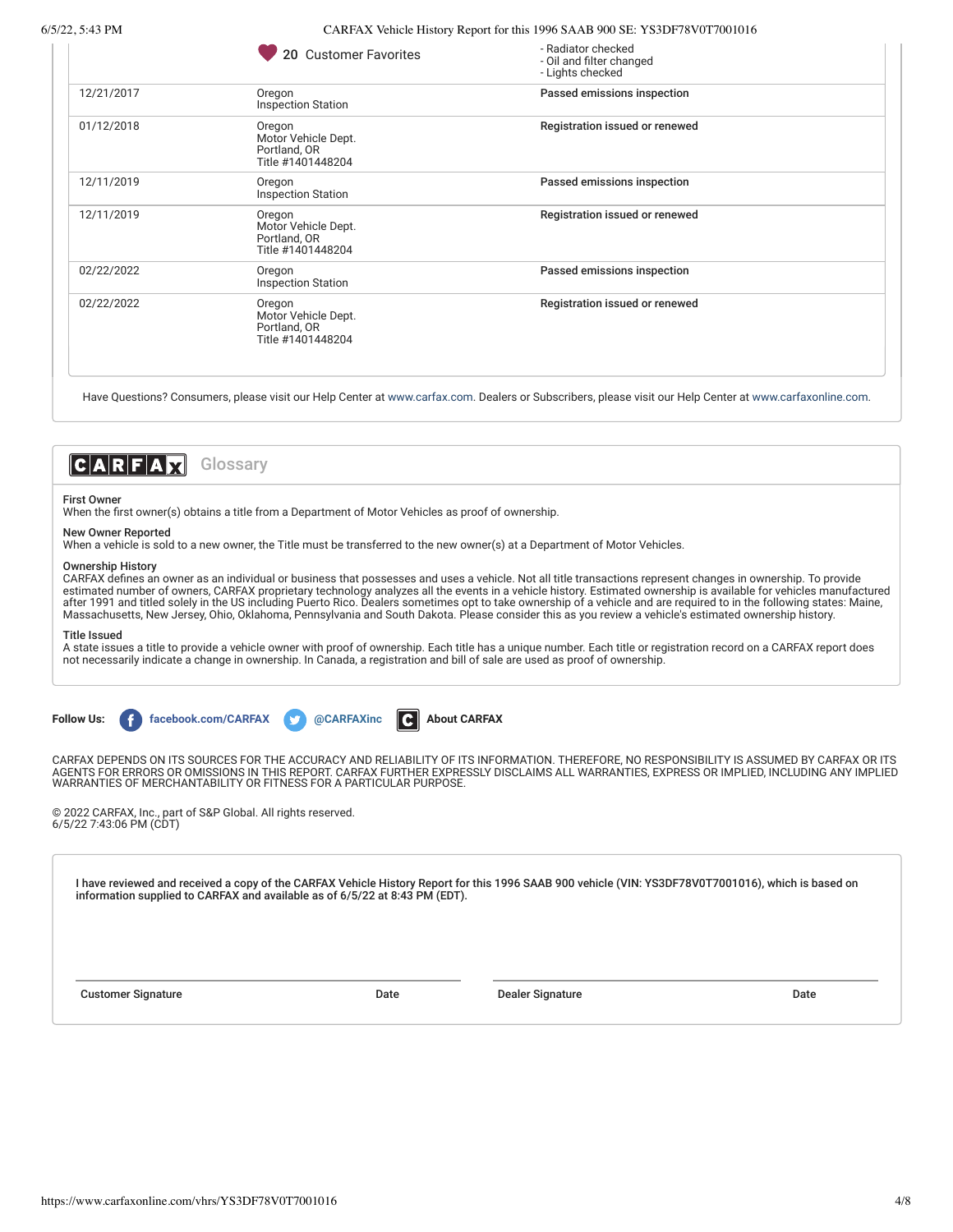| C A R F A X                                                                                                                    | <b>OWNERSHIP HISTORY:</b>                                                                              |                                 |
|--------------------------------------------------------------------------------------------------------------------------------|--------------------------------------------------------------------------------------------------------|---------------------------------|
| VEHICLE                                                                                                                        | Number of Owners:<br>Last owned in the following                                                       | 4                               |
| HIGHLIGHTS                                                                                                                     | state/province:                                                                                        | Oregon                          |
| 1996 SAAB 900 SE                                                                                                               | STATE DMV-REPORTED TITLE PROBLEMS:                                                                     |                                 |
| VIN: YS3DF78V0T7001016<br><b>Body Style: CONVERTIBLE</b><br>Engine Size: 2.5L V6 F 24V<br><b>Drivetrain: FRONT WHEEL DRIVE</b> | None of these major title problems<br>were reported by a state<br><b>Department of Motor Vehicles:</b> |                                 |
|                                                                                                                                | Salvage, Junk, Rebuilt, Fire,<br>Flood, Hail, Lemon                                                    | Guaranteed<br>No Problem        |
|                                                                                                                                | Not Actual Mileage, Exceeds<br><b>Mechanical Limits</b>                                                | <b>Guaranteed</b><br>No Problem |
|                                                                                                                                | <b>ACCIDENTS AND OTHER ISSUES:</b>                                                                     |                                 |
|                                                                                                                                | No issues reported to CARFAX on the following:                                                         |                                 |
| <b>Original Manufacturer's Warranty:</b>                                                                                       | Total Loss                                                                                             | No Issues<br>Reported           |
| <b>Basic Warranty Expired</b><br>Please confirm remaining factory warranty and<br>extended warranty options with your dealer!  | <b>Structural Damage</b>                                                                               | No Issues<br>✔<br>Reported      |
| The original manufacturer's warranty includes:<br>48 months or 50,000 miles                                                    | <b>Airbag Deployment</b>                                                                               | No Issues<br>Reported           |
|                                                                                                                                | <b>Odometer Rollback</b>                                                                               | No Issues<br>✔<br>Reported      |
|                                                                                                                                | <b>Other Accidents / Damage</b>                                                                        | No Issues<br>Reported           |
| Courtesy of<br>Silicon Valley Prestige Motors LLC<br>2130 N Arrowhead Ave Ste 110C3<br>San Bernardino, CA 92405                | Ask your dealer                                                                                        |                                 |

## for the full CARFAX® Vehicle History Report"

Information excepted from the CARFAX<br>Vehicle History Report and/or Safety &<br>Reliability Ratings, see full reports for<br>additional information, glossary of terms,<br>source attributions,disclaimers & limitations.<br>Co to cartax.c

(650) 338-7219 https://www.svpmotors.com/

# **SHOW ME THE CARFAX**

© 2022 CARFAX, Inc., part of S&P Global. All rights reserved. 6/5/22 7:43:06 PM (CDT)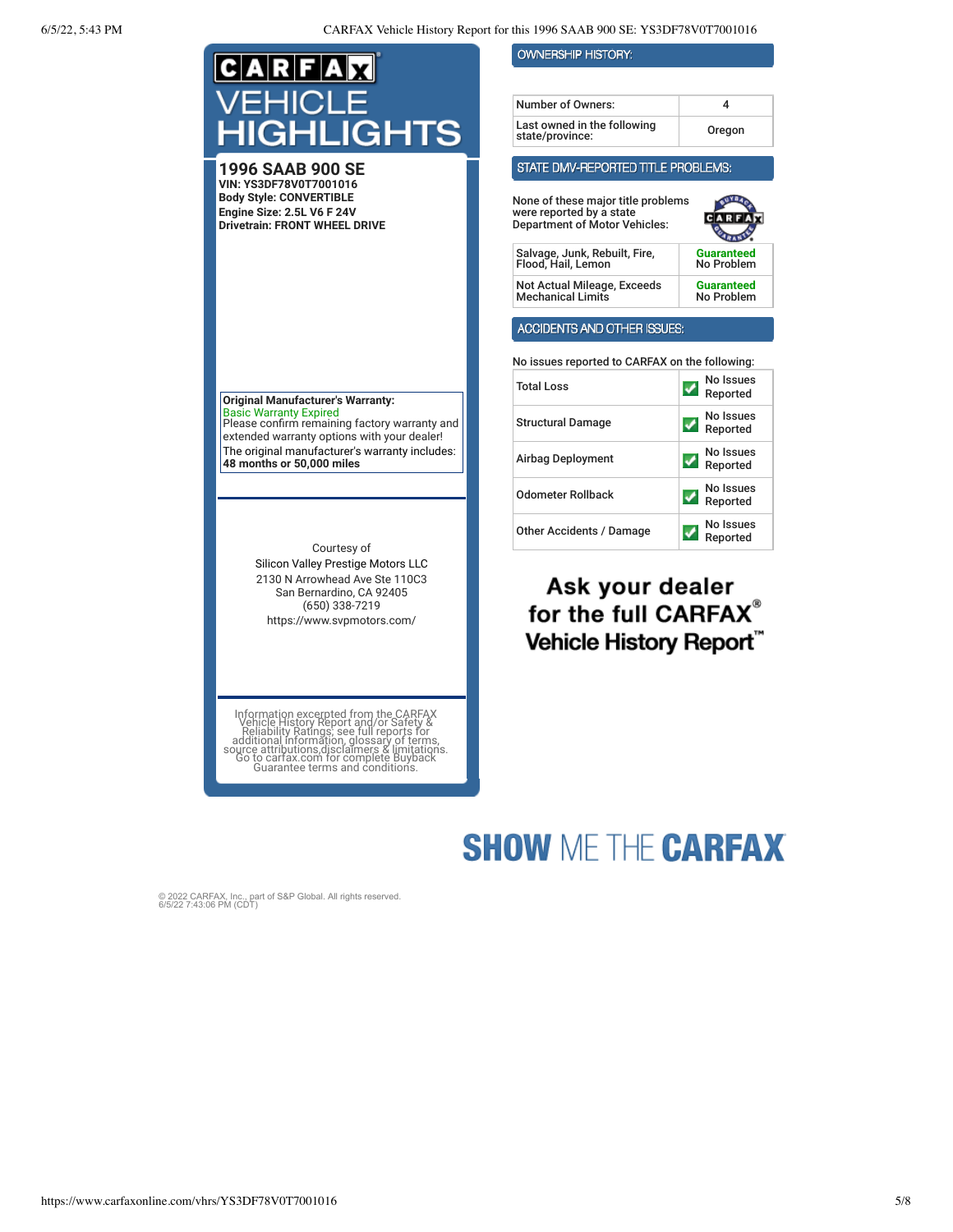### CARFAX Warranty Check™

CARFAX has estimated the remaining original manufacturer warranty coverage based on information reported to us on this **1996 SAAB 900 SE (YS3DF78V0T7001016)**.

| 1996 SAAB 900 SE                            |                   |  |
|---------------------------------------------|-------------------|--|
| VIN:                                        | YS3DF78V0T7001016 |  |
| <b>Estimated start date of warranty:</b>    | 01/15/1996        |  |
| Last CARFAX reading reported on 07/17/2017: | 156,466 miles     |  |
| <b>Today's Date:</b>                        | 06/05/2022        |  |

Enter the current mileage and click 'Recalculate Warranty' to update the remaining warranty coverage.

### Enter current mileage:

| mi                                 | <b>Recalculate Warranty</b>                                                                                                                                                                                                                                                                                                                                                                                                            |                                     |
|------------------------------------|----------------------------------------------------------------------------------------------------------------------------------------------------------------------------------------------------------------------------------------------------------------------------------------------------------------------------------------------------------------------------------------------------------------------------------------|-------------------------------------|
| Type of Coverage                   | Original Warranty                                                                                                                                                                                                                                                                                                                                                                                                                      | <b>Estimated Remaining Coverage</b> |
| <b>Basic</b>                       | 48 months or 50,000 miles                                                                                                                                                                                                                                                                                                                                                                                                              | Coverage expired                    |
| <b>Drivetrain</b>                  | 48 months or 50,000 miles                                                                                                                                                                                                                                                                                                                                                                                                              | Coverage expired                    |
| <b>Emissions</b>                   | 24 months or 24,000 miles                                                                                                                                                                                                                                                                                                                                                                                                              | Coverage expired                    |
| Corrosion                          | 72 months or unlimited mileage                                                                                                                                                                                                                                                                                                                                                                                                         | Coverage expired                    |
| <b>Transferable</b>                | Transferable: no cost, unlimited owners covered.                                                                                                                                                                                                                                                                                                                                                                                       | Same                                |
| <b>Roadside Assistance</b>         | 48 months or 50,000 miles                                                                                                                                                                                                                                                                                                                                                                                                              | Coverage expired                    |
| Safety belt & inflatable restraint | 60 months or unlimited mileage                                                                                                                                                                                                                                                                                                                                                                                                         | Coverage expired                    |
| <b>Specific Components</b>         | 96 months or 80,000 miles                                                                                                                                                                                                                                                                                                                                                                                                              | Coverage expired                    |
| <b>Notes</b>                       | Manufacturer covers emissions components under basic warranty. Emissions coverage may<br>vary by state. Refer to owners manual for specific details. Transferable: not cost, unlimited<br>owners covered. Roadside assistance is covered for 4 years or 50,000 miles. Adjustments and<br>wear items are covered for 1 year or 16,000 miles. Seat belt and supplemental restraint system<br>covered for 5 years with unlimited mileage. |                                     |

CARFAX Warranty Check provides an **estimate** of this vehicle's remaining warranty coverage. It does not take into account some vehicle history events such

as some title brands that may void the original manufacturer warranty or ownership transfers that may decrease warranty coverage. This warranty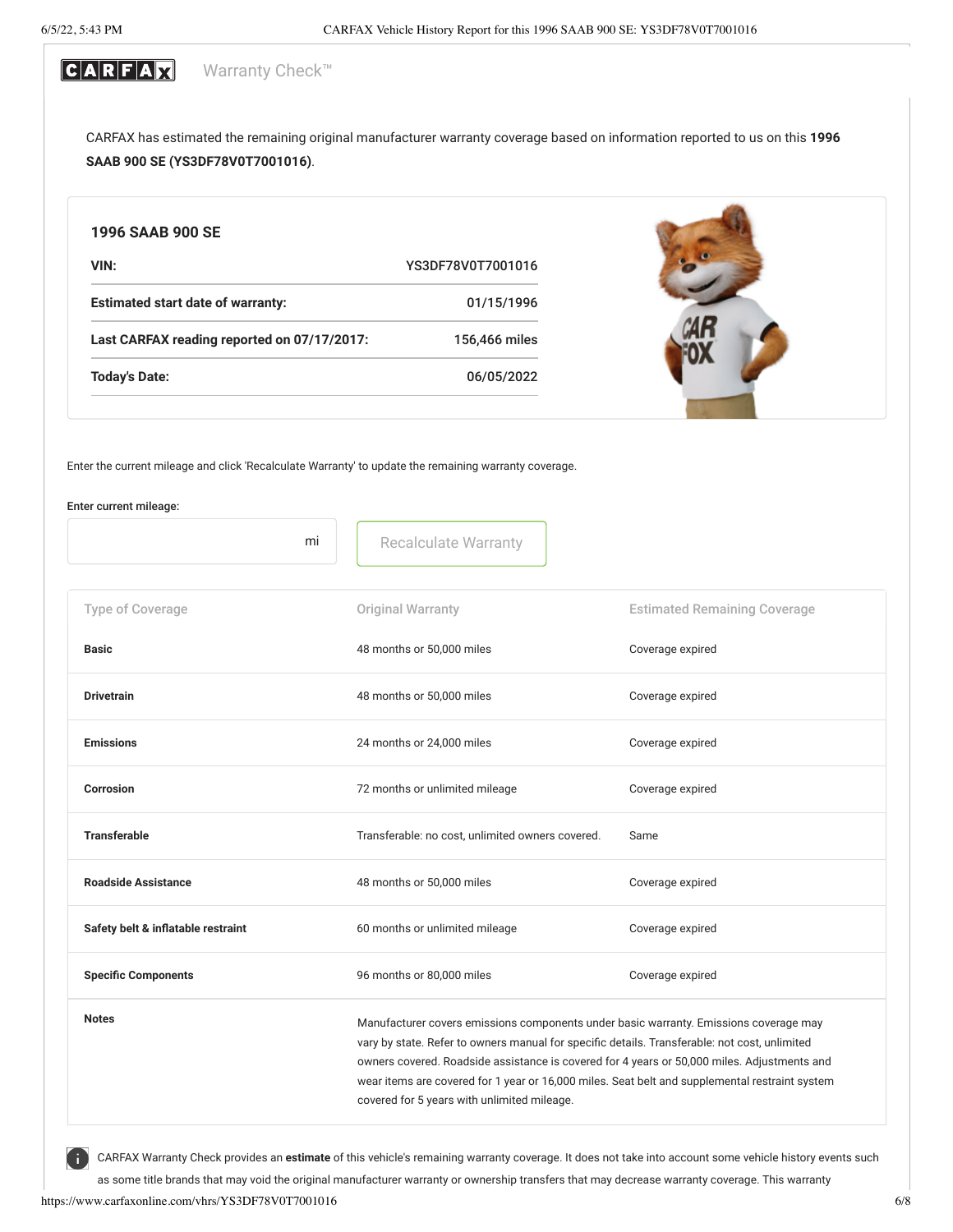information is only valid for vehicles manufactured for the United States. [Complete warranty coverage information is available for this vehicle at the](http://www.saabusa.com/) SAAB web site.

© 2022 CARFAX, Inc., part of S&P Global. All rights reserved. 06/05/2022 19:43:10